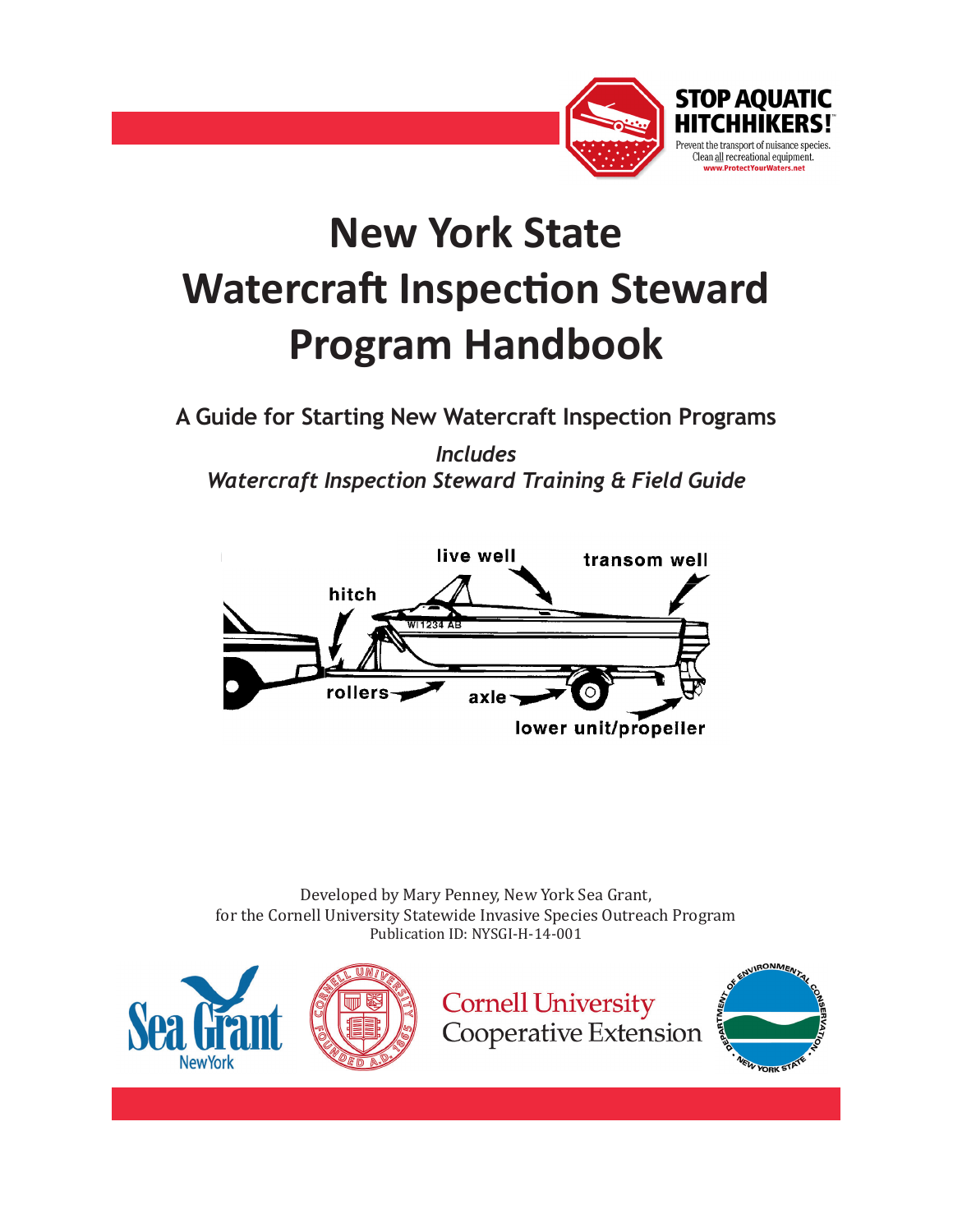**New York State Watercraft Inspection Steward Program Handbook**





 **GOALS** 

 **T**he goals of this handbook are to:

- 1. provide a tool for organizations interested in starting new watercraft inspection programs
- 2. suggest standard operating procedures for use statewide, and
- 3. provide resources for stewards responsible for conducting watercraft inspections to help slow the spread of invasive species.

## **ACKNOWLEDGEMENTS**

 **T**his New York State Watercraft Inspection Steward Program Handbook is a guide to implementing new watercraft inspection programs and conducting watercraft inspections. New York Sea Grant incorporated content provided by project partners involved in watercraft inspection in New York State, and thanks those partners for their contributions and efforts.

**Project Partners:** Dave Adams and Ed Woltmann (New York State Department of Environmental Conservation), Lisa Cleckner (Finger Lakes Institute), Emily DeBolt and Kristen Rohne (Lake George Association), Eric Holmlund (Paul Smith's College Watershed Stewardship Program), Meghan Johnstone and Hilary Smith (Adirondack Park Invasive Plant Program), Paul Lord (SUNY Oneonta/ Catskill Region Invasive Species Partnership), Mark Malchoff (Lake Champlain Sea Grant), Meg Modley (Lake Champlain Basin Program), Chuck O'Neill (Cornell University Cooperative Extension Invasive Species Program), and Dave White (New York Sea Grant).



**Funding:** This publication, prepared by the New York Sea Grant Extension Program for the Cornell University Statewide Invasive Species Outreach Education Program, was funded, in part, by the New York State Environmental Protection Fund administered through a contract between the New York State Department of Environmental Conservation and Cornell University for education and outreach related to invasive species in New York.





This handbook supports the **["Stop](http://www.protectyourwaters.net/)  [Aquatic Hitchhikers!](http://www.protectyourwaters.net/)TM"** (SAH) campaign led by Wildlife Forever with support from **HITCHHIKERS!** the National Aquatic Nuisance Species Task Force, state and federal agencies and conservation partners across the U.S. We thank them for use of the SAH logo.

**Author: Mary Penney, New York Sea Grant, www.nyseagrant.org Editor/Designer:** Kara Lynn Dunn

 *© Cornell University September 10, 2014*

*New York State Watercraft Inspection Steward Program Handbook i*